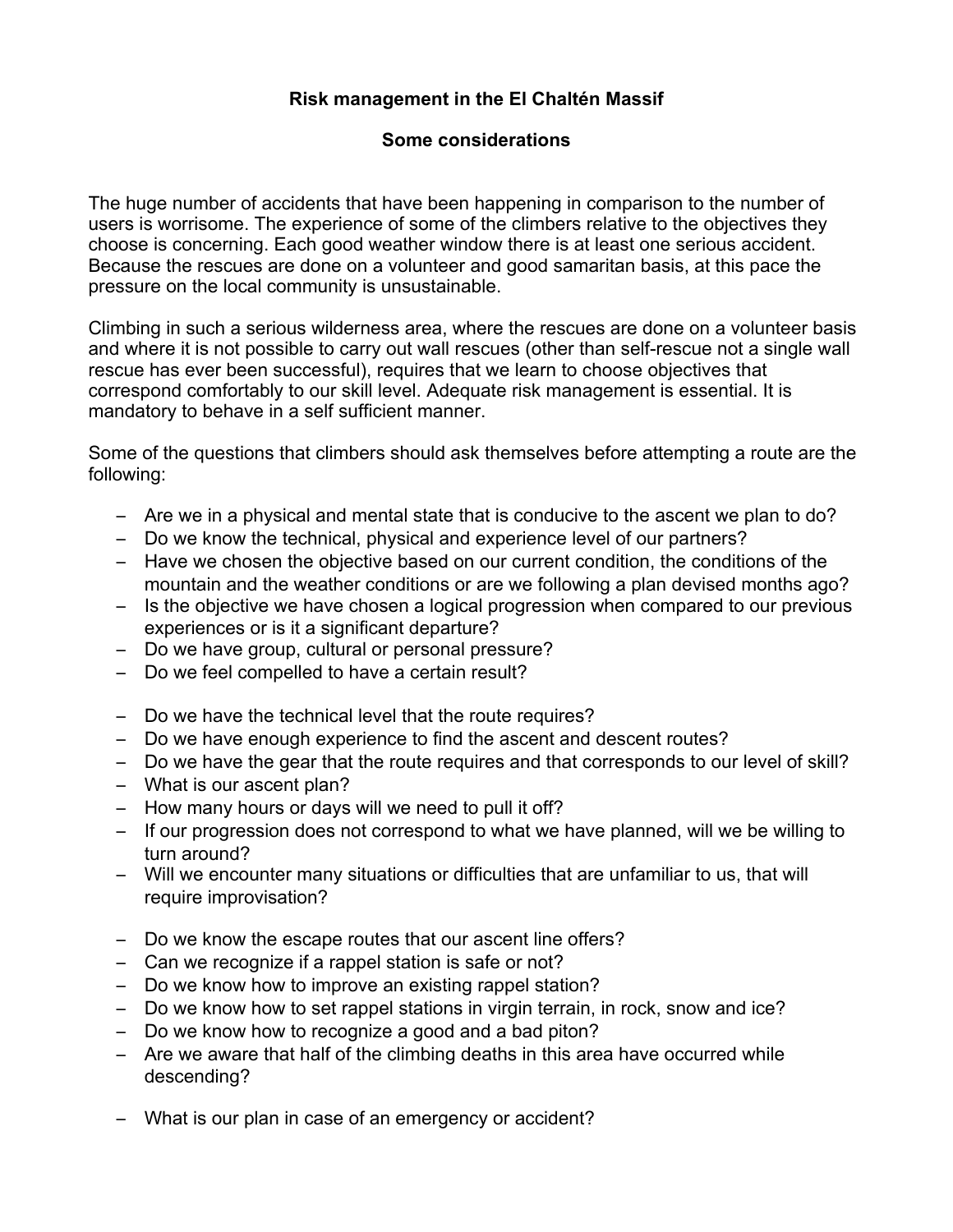- Who will we contact and how?
- Do we have the physical and technical skills to carry out self-rescue?
- Do we know how to do crevasse rescue in a fast and efficient manner? Have we practiced this enough to be able to do it under stress?
- Do we know how to build a snow anchor to do crevasse rescue?
- Are we aware that 20% of the fatalities in this area have been the result of unroped glacier travel?
- Are we able to put our partner on our back and rappel multiple times until we reach the ground? Have we practiced this enough to be able to do it under stress?
- If our partner falls leading and is unresponsive, are we able to climb up to him, assist him and lower him back to the belay station? Have we practiced this enough to be able to do it under stress?
- Are we familiar with wilderness first aid?
- Do we know how to diagnose and treat hypothermia, fractures, bleeding wounds, concussions and other?
- Do we carry the implements required to stabilize such situations?
- Do we know how to confirm if someone is dead?

If we plan on being on snow:

- Do we know how to recognize the signs of avalanche danger?
- Do we know how to manage a group in terrain that is potentially dangerous for avalanches?
- Are we aware that these considerations are not only for winter but for all year?
- Do we know how to choose an objective based on the conditions on the mountain and the weather forecast?
- Do we know how to dress accordingly?
- Do we know what weather conditions we are able to climb in?
- Does our ascent involve objective dangers?
- Do we have the ability to take the forecasted freezing line into consideration when evaluating the risks that we will encounter?
- Can we identify the areas of the mountain that will become dangerous if the temperature raises?

If we find bad conditions on the route we planned to climb, or if there are many people on the climb:

- Do we have a plan B?
- Can we recognize the types of routes that become too dangerous when there are too many rope teams on them?
- Can we recognize the positive and the negative aspects of climbing in a large group?
- Are we aware that self-rescue will be far more viable if we are a team of three or more people?
- Are we also aware that group mentality can lead to a false sense of security?
- Are we able to retreat without over dramatizing and perceiving it as a defeat?